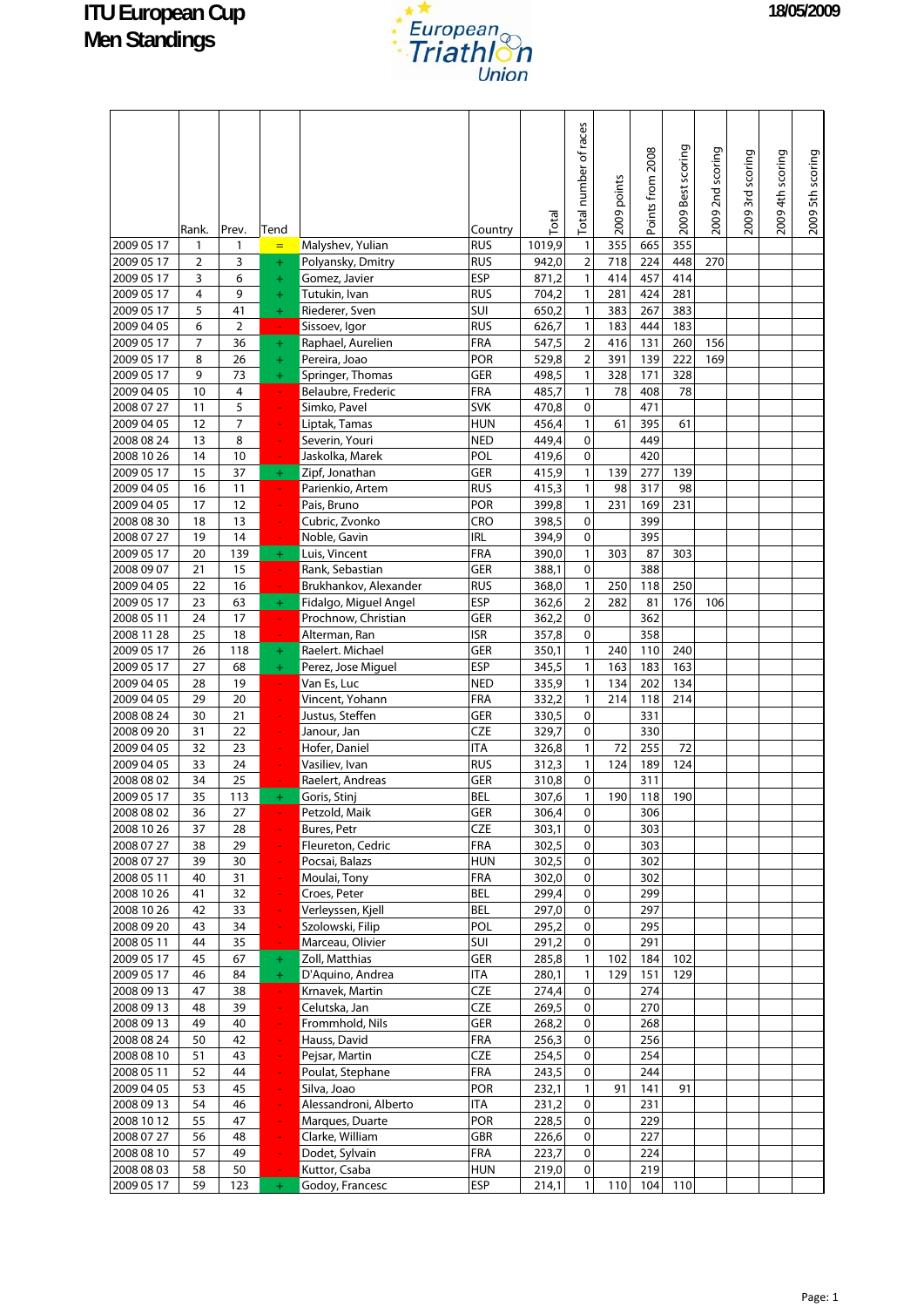

|                          | Rank.      | Prev.      | Tend           |                                     | Country           | Total          | Total number of races | 2009 points | Points from 2008 | 2009 Best scoring | 2009 2nd scoring | 2009 3rd scoring | 2009 4th scoring | 2009 5th scoring |
|--------------------------|------------|------------|----------------|-------------------------------------|-------------------|----------------|-----------------------|-------------|------------------|-------------------|------------------|------------------|------------------|------------------|
| 2008 05 11               | 60         | 51         |                | Zeebbroek, Axel                     | BEL               | 212,7          | $\pmb{0}$             |             | 213              |                   |                  |                  |                  |                  |
| 2008 09 13               | 61         | 52         |                | D'Aquino, Emilio                    | <b>ITA</b>        | 211,4          | 0                     |             | 211              |                   |                  |                  |                  |                  |
| 2008 08 02               | 62         | 53         |                | Frodeno, Jan                        | GER               | 209,3          | $\pmb{0}$             |             | 209              |                   |                  |                  |                  |                  |
| 2008 10 26               | 63         | 54         | ÷              | Daubord, Brice                      | FRA               | 207,4          | 0                     |             | 207              |                   |                  |                  |                  |                  |
| 2008 09 13               | 64         | 55         | $\omega$       | De Cuyper, Simon                    | <b>BEL</b>        | 206,9          | 0                     |             | 207              |                   |                  |                  |                  |                  |
| 2009 05 17               | 65         | n/r        | $+$            | Diemunsch, Etienne                  | FRA               | 205,4          | $\mathbf{1}$          | 205         | 0                | 205               |                  |                  |                  |                  |
| 2008 05 11               | 66         | 56         | ÷.             | Hug, Reto                           | SUI               | 201,7          | 0                     |             | 202              |                   |                  |                  |                  |                  |
| 2009 04 05               | 67         | 57         | ÷              | Turbaevskiy, Vladimir               | <b>RUS</b>        | 197,7          | $\mathbbm{1}$         | 198         | 0                | 198               |                  |                  |                  |                  |
| 2007 10 24               | 68         | 58         | ÷              | Glushenko, Andrey                   | <b>UKR</b>        | 195,9          | 0                     |             | 196              |                   |                  |                  |                  |                  |
| 2008 11 28<br>2008 08 30 | 69<br>70   | 59<br>60   | ÷              | Alterman, Dan                       | <b>ISR</b><br>CZE | 189,9<br>189,6 | 0<br>0                |             | 190<br>190       |                   |                  |                  |                  |                  |
| 2008 06 28               | 71         | 61         |                | Ospaly, Filip<br>Lange, Tim         | GER               | 188,4          | $\mathbf 0$           |             | 188              |                   |                  |                  |                  |                  |
| 2009 04 05               | 72         | 62         | ۳              | Arraiolos, Miguel                   | POR               | 187,3          | $\mathbf{1}$          | 84          | 103              | 84                |                  |                  |                  |                  |
| 2008 08 30               | 73         | 64         |                | Bajai, Peter                        | <b>HUN</b>        | 185,9          | 0                     |             | 186              |                   |                  |                  |                  |                  |
| 2008 08 24               | 74         | 65         |                | Lescure, Aurelien                   | FRA               | 185,7          | 0                     |             | 186              |                   |                  |                  |                  |                  |
| 2008 08 30               | 75         | 66         |                | Brustolon, Danilo                   | <b>ITA</b>        | 184,5          | 0                     |             | 184              |                   |                  |                  |                  |                  |
| 2008 09 13               | 76         | 69         |                | Giglmayr, Andreas                   | <b>AUT</b>        | 180,4          | $\mathbf 0$           |             | 180              |                   |                  |                  |                  |                  |
| 2008 09 07               | 77         | 70         |                | Varga, Richard                      | <b>SVK</b>        | 177,7          | 0                     |             | 178              |                   |                  |                  |                  |                  |
| 2008 09 07               | 78         | 71         |                | Geerts, Marc                        | <b>BEL</b>        | 172,7          | 0                     |             | 173              |                   |                  |                  |                  |                  |
| 2008 05 11               | 79         | 72         |                | Rusterholz, Charles                 | SUI               | 171,4          | 0                     |             | 171              |                   |                  |                  |                  |                  |
| 2009 04 05               | 80         | 74         |                | Berk, Sander                        | <b>NED</b>        | 166,9          | $\mathbf{1}$          | 66          | 101              | 66                |                  |                  |                  |                  |
| 2009 04 05               | 81         | 75         |                | Ejeda, Ramon                        | <b>ESP</b>        | 166,2          | $\mathbf{1}$          | 145         | 22               | 145               |                  |                  |                  |                  |
| 2008 07 27               | 82         | 76         |                | Freeman, Oliver                     | <b>GBR</b>        | 164,8          | 0                     |             | 165              |                   |                  |                  |                  |                  |
| 2008 10 26               | 83         | 77         |                | Madguhin, Ilia                      | <b>RUS</b>        | 164,6          | $\mathbf 0$           |             | 165              |                   |                  |                  |                  |                  |
| 2008 08 24               | 84         | 78         |                | Rendes, Csaba                       | <b>HUN</b>        | 160,9          | 0                     |             | 161              |                   |                  |                  |                  |                  |
| 2008 09 07               | 85<br>86   | 79<br>80   |                | Otto, Christian                     | GER<br><b>NED</b> | 158,7          | 0<br>0                |             | 159              |                   |                  |                  |                  |                  |
| 2008 08 24<br>2008 09 20 | 87         | 81         | ÷,             | Van Der Meer, Edo<br>Plese, David   | <b>SLO</b>        | 157,7<br>154,1 | 0                     |             | 158<br>154       |                   |                  |                  |                  |                  |
| 2008 09 20               | 88         | 82         | ٠              | Szymanowski, Przemyslaw             | POL               | 153,7          | 0                     |             | 154              |                   |                  |                  |                  |                  |
| 2008 04 19               | 89         | 83         |                | Batelier, Franky                    | FRA               | 153,1          | 0                     |             | 153              |                   |                  |                  |                  |                  |
| 2009 05 17               | 90         | n/r        | $+$            | Molinari, Giulio                    | <b>ITA</b>        | 150,4          | $\mathbf{1}$          | 150         | 0                | 150               |                  |                  |                  |                  |
| 2008 09 13               | 91         | 85         | ÷.             | Risti, Ivan                         | <b>ITA</b>        | 148,5          | 0                     |             | 149              |                   |                  |                  |                  |                  |
| 2008 09 13               | 92         | 86         |                | Dircken, Lander                     | <b>BEL</b>        | 147,8          | $\mathbf 0$           |             | 148              |                   |                  |                  |                  |                  |
| 2008 10 26               | 93         | 87         |                | Guivarch, Pierre                    | FRA               | 147,6          | 0                     |             | 148              |                   |                  |                  |                  |                  |
| 2008 09 14               | 94         | 88         |                | Rana, Ivan                          | <b>ESP</b>        | 145,6          | 0                     |             | 146              |                   |                  |                  |                  |                  |
| 2008 07 27               | 95         | 89         |                | Rouault, Gregory                    | <b>FRA</b>        | 144,0          | 0                     |             | 144              |                   |                  |                  |                  |                  |
| 2008 09 07               | 96         | 90         |                | Di Ponti, Massimo                   | <b>ITA</b>        | 142,8          | 0                     |             | 143              |                   |                  |                  |                  |                  |
| 2008 09 07               | 97         | 91         |                | Fabian, Alessandro                  | <b>ITA</b>        | 142,0          | 0                     |             | 142              |                   |                  |                  |                  |                  |
| 2008 09 20               | 98         | 92         | ۳              | Molnar, Adam                        | <b>HUN</b>        | 140,9          | $\pmb{0}$             |             | 141              |                   |                  |                  |                  |                  |
| 2008 09 13               | 99         | 93         | ÷              | Vanek, Akos                         | <b>HUN</b>        | 138,3          | 0                     |             | 138              |                   |                  |                  |                  |                  |
| 2008 08 02<br>2008 06 21 | 100<br>101 | 94<br>95   | ÷,<br>÷,       | Casadei, Alberto<br>Eksteen, Claude | <b>ITA</b><br>GER | 137,7<br>136,0 | 0<br>0                |             | 138<br>136       |                   |                  |                  |                  |                  |
| 2008 05 31               | 102        | 96         | ÷              | Sudrie, Sylvain                     | FRA               | 132,7          | 0                     |             | 133              |                   |                  |                  |                  |                  |
| 2007 10 24               | 103        | 97         | ÷,             | Wild, Ruedi                         | SUI               | 132,1          | 0                     |             | 132              |                   |                  |                  |                  |                  |
| 2008 05 18               | 104        | 98         | ÷              | Van Berkel, Jan                     | SUI               | 132,0          | 0                     |             | 132              |                   |                  |                  |                  |                  |
| 2008 06 28               | 105        | 99         | ÷,             | Yakolev, Sergey                     | <b>RUS</b>        | 130,6          | 0                     |             | 131              |                   |                  |                  |                  |                  |
| 2008 08 02               | 106        | 100        | $\blacksquare$ | Unger, Daniel                       | GER               | 130,2          | 0                     |             | 130              |                   |                  |                  |                  |                  |
| 2008 09 07               | 107        | 101        | ÷              | Mestcheriakov, Valenten             | <b>RUS</b>        | 129,4          | 0                     |             | 129              |                   |                  |                  |                  |                  |
| 2008 07 12               | 108        | 102        | $\blacksquare$ | Stannard, Richard                   | GBR               | 128,2          | 0                     |             | 128              |                   |                  |                  |                  |                  |
| 2008                     | 109        | 103        | $\blacksquare$ | Henning, Rasmus                     | DEN               | 127,0          | 0                     |             | 127              |                   |                  |                  |                  |                  |
| 2008 06 21               | 110        | 104        | $\blacksquare$ | Hofer, Franz                        | AUT               | 122,5          | $\pmb{0}$             |             | 123              |                   |                  |                  |                  |                  |
| 2008 08 10               | 111        | 105        | ÷              | De Kaenel, Marc-Iwan                | SUI               | 122,4          | 0                     |             | 122              |                   |                  |                  |                  |                  |
| 2007 10 24               | 112        | 106        | ÷,             | Johns, Andrew                       | GBR               | 122,3          | $\pmb{0}$             |             | 122              |                   |                  |                  |                  |                  |
| 2008 09 13               | 113        | 107        | $\blacksquare$ | Widmer, Marc                        | SUI               | 122,1          | 0                     |             | 122              |                   |                  |                  |                  |                  |
| 2008 09 07<br>2008 08 24 | 114<br>115 | 108<br>109 | $\equiv$       | Grzegorzek, Piotr<br>Banti, Herve   | POL<br><b>MON</b> | 121,3<br>119,4 | 0<br>0                |             | 121<br>119       |                   |                  |                  |                  |                  |
| 2008 07 12               | 116        | 110        | ÷,             | Toft, Jens                          | DEN               | 119,1          | 0                     |             | 119              |                   |                  |                  |                  |                  |
| 2009 05 17               | 117        | n/r        | $+$            | Loeschke, Franz                     | GER               | 119,0          | $\mathbf{1}$          | 119         | $\mathbf 0$      | 119               |                  |                  |                  |                  |
| 2008 09 14               | 118        | 111        | $\sim$ .       | Tovar, Jose                         | <b>ESP</b>        | 119,0          | $\mathbf 0$           |             | 119              |                   |                  |                  |                  |                  |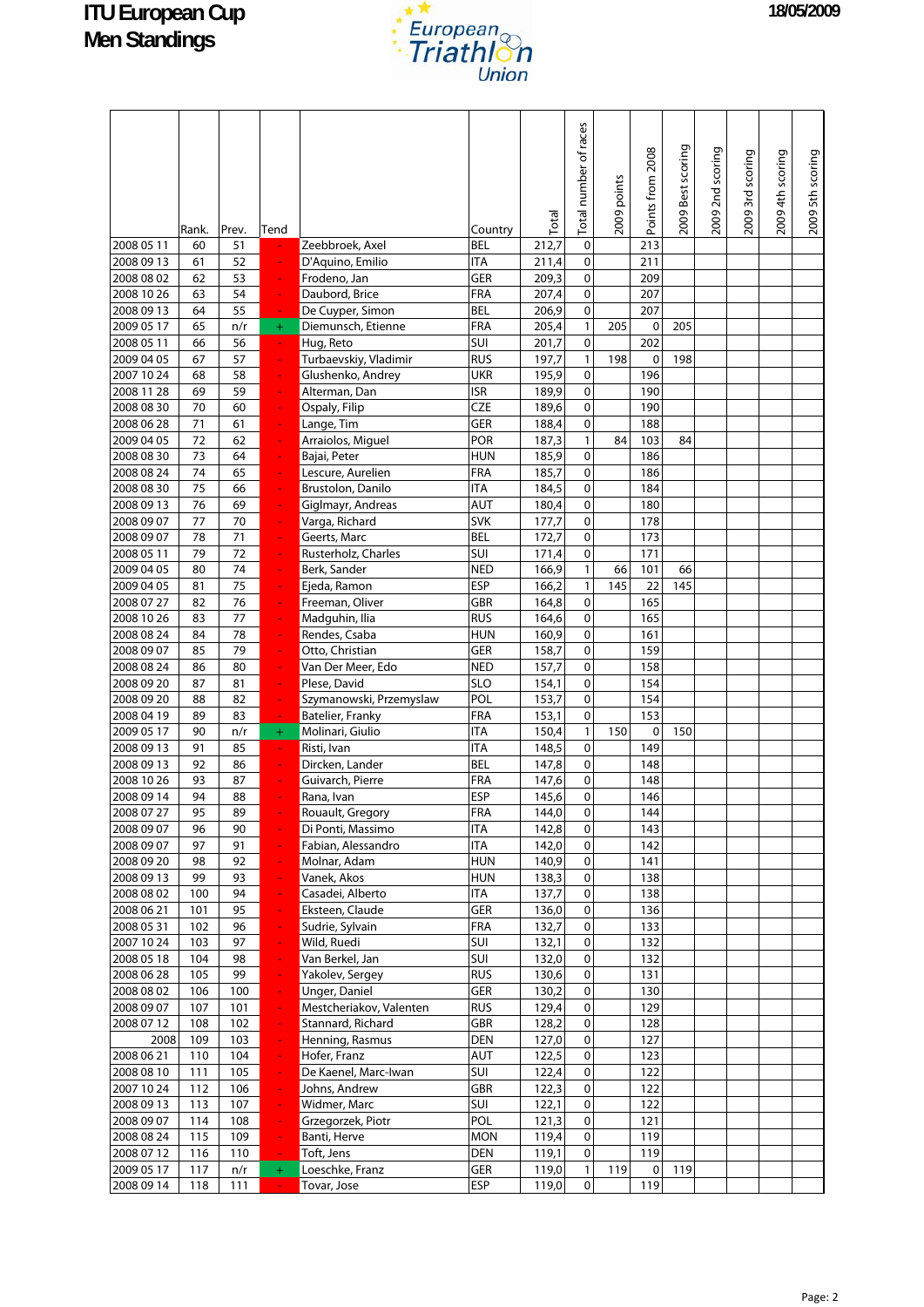

|                          | Rank.      | Prev.      | Tend           |                                               | Country                  | Total        | Total number of races  | 2009 points | Points from 2008 | 2009 Best scoring | 2009 2nd scoring | 2009 3rd scoring | 2009 4th scoring | 2009 5th scoring |
|--------------------------|------------|------------|----------------|-----------------------------------------------|--------------------------|--------------|------------------------|-------------|------------------|-------------------|------------------|------------------|------------------|------------------|
| 2008 06 28               | 119        | 112        |                | Rost, Huib                                    | <b>NED</b>               | 117,7        | $\pmb{0}$              |             | 118              |                   |                  |                  |                  |                  |
| 2009 04 05               | 120        | 114        |                | Rodriguez, Daniel                             | <b>ESP</b>               | 114,5        | $\mathbf{1}$           | 115         | 0                | 115               |                  |                  |                  |                  |
| 2007 08 19               | 121        | 115        |                | Brocard, Didier                               | SUI                      | 114,1        | 0                      |             | 114              |                   |                  |                  |                  |                  |
| 2008 05 11               | 122        | 116        | ÷              | <b>Bockel, Dirk</b>                           | LUX                      | 112,9        | $\pmb{0}$              |             | 113              |                   |                  |                  |                  |                  |
| 2008 10 26               | 123        | 117        |                | Nicholls, Ritchie                             | <b>GBR</b>               | 110,9        | $\pmb{0}$              |             | 111              |                   |                  |                  |                  |                  |
| 2008 09 20               | 124        | 119        |                | Patrceviac, Dejan                             | CRO                      | 108,4        | $\pmb{0}$              |             | 108              |                   |                  |                  |                  |                  |
| 2008 06 14               | 125        | 120        |                | Torok, Daniel                                 | <b>HUN</b>               | 107,7        | 0                      |             | 108              |                   |                  |                  |                  |                  |
| 2008 06 28               | 126        | 121        |                | Toselli, Riccardo                             | <b>ITA</b>               | 107,2        | $\pmb{0}$              |             | 107              |                   |                  |                  |                  |                  |
| 2007 10 24               | 127        | 122        |                | Dovanas, Kostas                               | GRE                      | 106,2        | $\pmb{0}$              |             | 106              |                   |                  |                  |                  |                  |
| 2008 08 10               | 128        | 124        | ÷              | Ritter, Christian                             | GER                      | 103,4        | $\pmb{0}$              |             | 103              |                   |                  |                  |                  |                  |
| 2008 09 20               | 129        | 125        |                | Dernier, Ludovic                              | <b>BEL</b>               | 101,0        | $\pmb{0}$              |             | 101              |                   |                  |                  |                  |                  |
| 2008 05 11               | 130        | 126        |                | Brownlee, Alistair                            | <b>GBR</b><br>GRE        | 100,7        | $\pmb{0}$              |             | 101              |                   |                  |                  |                  |                  |
| 2008 04 13<br>2008 08 02 | 131<br>132 | 127        | ÷              | Dovanas, Anastasios<br>De Gasperi, Alessandro | ITA                      | 95,3         | $\pmb{0}$<br>$\pmb{0}$ |             | 95<br>95         |                   |                  |                  |                  |                  |
| 2008 08 30               | 133        | 128<br>129 |                | Cebin, Bojan                                  | <b>SLO</b>               | 94,6<br>93,8 | $\pmb{0}$              |             | 94               |                   |                  |                  |                  |                  |
| 2008 08 24               | 134        | 130        |                | Moreau, Cyrill                                | FRA                      | 92,1         | $\pmb{0}$              |             | 92               |                   |                  |                  |                  |                  |
| 2008 06 28               | 135        | 131        |                | Shaw, Karl                                    | <b>GBR</b>               | 90,3         | $\pmb{0}$              |             | 90               |                   |                  |                  |                  |                  |
| 2007 08 19               | 136        | 132        |                | Ferraro, Guiseppe                             | <b>ITA</b>               | 90,1         | $\pmb{0}$              |             | 90               |                   |                  |                  |                  |                  |
| 2008 04 19               | 137        | 133        |                | Bucholz, Gregor                               | GER                      | 89,8         | $\pmb{0}$              |             | 90               |                   |                  |                  |                  |                  |
| 2008 07 27               | 138        | 134        |                | Don, Tim                                      | <b>GBR</b>               | 89,7         | $\pmb{0}$              |             | 90               |                   |                  |                  |                  |                  |
| 2008 09 07               | 139        | 135        |                | Chorny, Maxym                                 | UKR                      | 89,4         | $\pmb{0}$              |             | 89               |                   |                  |                  |                  |                  |
| 2008 10 26               | 140        | 136        |                | Dekker, Martjin                               | <b>NED</b>               | 89,3         | $\pmb{0}$              |             | 89               |                   |                  |                  |                  |                  |
| 2008 08 24               | 141        | 137        |                | Van Thiel, Stefan                             | <b>NED</b>               | 87,6         | $\pmb{0}$              |             | 88               |                   |                  |                  |                  |                  |
| 2007 07 06               | 142        | 138        |                | Muetschard, Helge                             | <b>GER</b>               | 87,6         | $\mathbf 0$            |             | 88               |                   |                  |                  |                  |                  |
| 2007 06 30               | 143        | 140        |                | Vidal, Laurent                                | FRA                      | 86,0         | $\pmb{0}$              |             | 86               |                   |                  |                  |                  |                  |
| 2008 09 20               | 144        | 141        |                | Stojanovic, Ognjen                            | SRB                      | 85,5         | $\pmb{0}$              |             | 86               |                   |                  |                  |                  |                  |
| 2008 09 13               | 145        | 142        |                | Lohner, Christian                             | GER                      | 84,8         | $\pmb{0}$              |             | 85               |                   |                  |                  |                  |                  |
| 2008 09 07               | 146        | 143        | ÷,             | Krell, Philipp                                | <b>GER</b>               | 81,6         | $\pmb{0}$              |             | 82               |                   |                  |                  |                  |                  |
| 2008                     | 147        | 144        | ÷,             | Hast, Jarmo                                   | <b>FIN</b>               | 80,7         | $\mathbf 0$            |             | 81               |                   |                  |                  |                  |                  |
| 2008 09 20               | 148        | 145        |                | Petkovic, Gordan                              | CRO                      | 79,9         | 0                      |             | 80               |                   |                  |                  |                  |                  |
| 2008 10 26               | 149        | 146        |                | Duchamp, Felix                                | FRA                      | 76,6         | $\pmb{0}$              |             | 77               |                   |                  |                  |                  |                  |
| 2008 07 20<br>2008 08 24 | 150<br>151 | 147<br>148 |                | Pevtsov, Rostyslav<br>Parreno, Albert         | <b>UKR</b><br><b>ESP</b> | 76,5<br>75,6 | $\pmb{0}$<br>$\pmb{0}$ |             | 76<br>76         |                   |                  |                  |                  |                  |
| 2007 06 10               | 152        | 149        |                | Dorez, Pierre                                 | FRA                      | 74,8         | 0                      |             | 75               |                   |                  |                  |                  |                  |
| 2008 09 20               | 153        | 150        |                | Vistica, Andrej                               | CRO                      | 71,3         | 0                      |             | 71               |                   |                  |                  |                  |                  |
| 2008 05 11               | 154        | 151        |                | Svarc, Premysl                                | <b>CZE</b>               | 71,1         | $\mathsf{O}\xspace$    |             | 71               |                   |                  |                  |                  |                  |
| 2008 09 20               | 155        | 152        |                | Nix, Levente                                  | <b>HUN</b>               | 70,9         | $\mathbf 0$            |             | 71               |                   |                  |                  |                  |                  |
| 2008 04 19               | 156        | 153        |                | Leckie, Todd                                  | GBR                      | 70,1         | $\mathbf 0$            |             | 70               |                   |                  |                  |                  |                  |
| 2008 07 12               | 157        | 154        | ÷              | Hefferman, Junior                             | <b>IRL</b>               | 68,2         | $\pmb{0}$              |             | 68               |                   |                  |                  |                  |                  |
| 2008 07 27               | 158        | 155        | ÷,             | Brook, Dann                                   | <b>GBR</b>               | 67,8         | $\pmb{0}$              |             | 68               |                   |                  |                  |                  |                  |
| 2008 09 07               | 159        | 156        | ÷              | Salvisberg, Lukas                             | SUI                      | 66,7         | 0                      |             | 67               |                   |                  |                  |                  |                  |
| 2008 06 28               | 160        | 157        | ÷              | Trappiel, Alexander                           | GER                      | 66,1         | $\pmb{0}$              |             | 66               |                   |                  |                  |                  |                  |
| 2007 10 24               | 161        | 158        | ÷              | Binderup, Soren                               | DEN                      | 64,8         | $\pmb{0}$              |             | 65               |                   |                  |                  |                  |                  |
| 2008 07 12               | 162        | 159        | ÷              | Lock, James                                   | GBR                      | 63,4         | $\pmb{0}$              |             | 63               |                   |                  |                  |                  |                  |
| 2008 05 11               | 163        | 160        | ÷              | Pierreclaud, Samuel                           | <b>FRA</b>               | 62,9         | $\mathbf 0$            |             | 63               |                   |                  |                  |                  |                  |
| 2008 08 24               | 164        | 161        | ÷              | <b>Billard, Bertrand</b>                      | FRA                      | 62,3         | $\pmb{0}$              |             | 62               |                   |                  |                  |                  |                  |
| 2008 08 03               | 165        | 162        | ÷              | Ruanova, Anton                                | ESP                      | 62,2         | $\mathbf 0$            |             | 62               |                   |                  |                  |                  |                  |
| 2008 06 14               | 165        | 162        | ÷              | Faldum, Gabor                                 | <b>HUN</b>               | 62,2         | $\pmb{0}$              |             | 62               |                   |                  |                  |                  |                  |
| 2008 07 27               | 167        | 164        | ÷,             | Hayes, Stuart                                 | GBR                      | 61,2         | $\mathbf 0$            |             | 61               |                   |                  |                  |                  |                  |
| 2008 09 07               | 168        | 165        | ÷              | Vasiliev, Denis                               | <b>RUS</b>               | 60,3         | $\pmb{0}$              |             | 60               |                   |                  |                  |                  |                  |
| 2008 05 31<br>2008 06 14 | 169<br>170 | 166<br>167 | ÷<br>÷         | Degham, Toumy<br>Drozd, Sergiy                | <b>FRA</b><br><b>UKR</b> | 59,8<br>59,7 | $\pmb{0}$<br>$\pmb{0}$ |             | 60<br>60         |                   |                  |                  |                  |                  |
| 2008 07 12               | 171        | 168        | $\blacksquare$ | <b>Bruce, Mark</b>                            | GBR                      | 59,0         | $\mathbf 0$            |             | 59               |                   |                  |                  |                  |                  |
| 2007 07 06               | 172        | 169        | $\Box$         | Fargus, Andrew                                | GBR                      | 58,7         | $\pmb{0}$              |             | 59               |                   |                  |                  |                  |                  |
| 2008 09 07               | 173        | 170        | ÷,             | Kueng, Manuel                                 | SUI                      | 58,7         | $\pmb{0}$              |             | 59               |                   |                  |                  |                  |                  |
| 2007 07 14               | 174        | 171        | ÷              | Fontana, Daniel                               | <b>ITA</b>               | 57,4         | $\pmb{0}$              |             | 57               |                   |                  |                  |                  |                  |
| 2008 05 31               | 175        | 172        | ÷              | Becker, Nicolas                               | FRA                      | 56,9         | $\pmb{0}$              |             | 57               |                   |                  |                  |                  |                  |
| 2007 07 06               | 176        | 173        | ÷,             | Diederen, Bas                                 | <b>NED</b>               | 56,5         | $\mathbf 0$            |             | 57               |                   |                  |                  |                  |                  |
| 2008 04 13               | 177        | 174        |                | Alonso, Clemente                              | <b>ESP</b>               | 55,8         | $\mathbf 0$            |             | 56               |                   |                  |                  |                  |                  |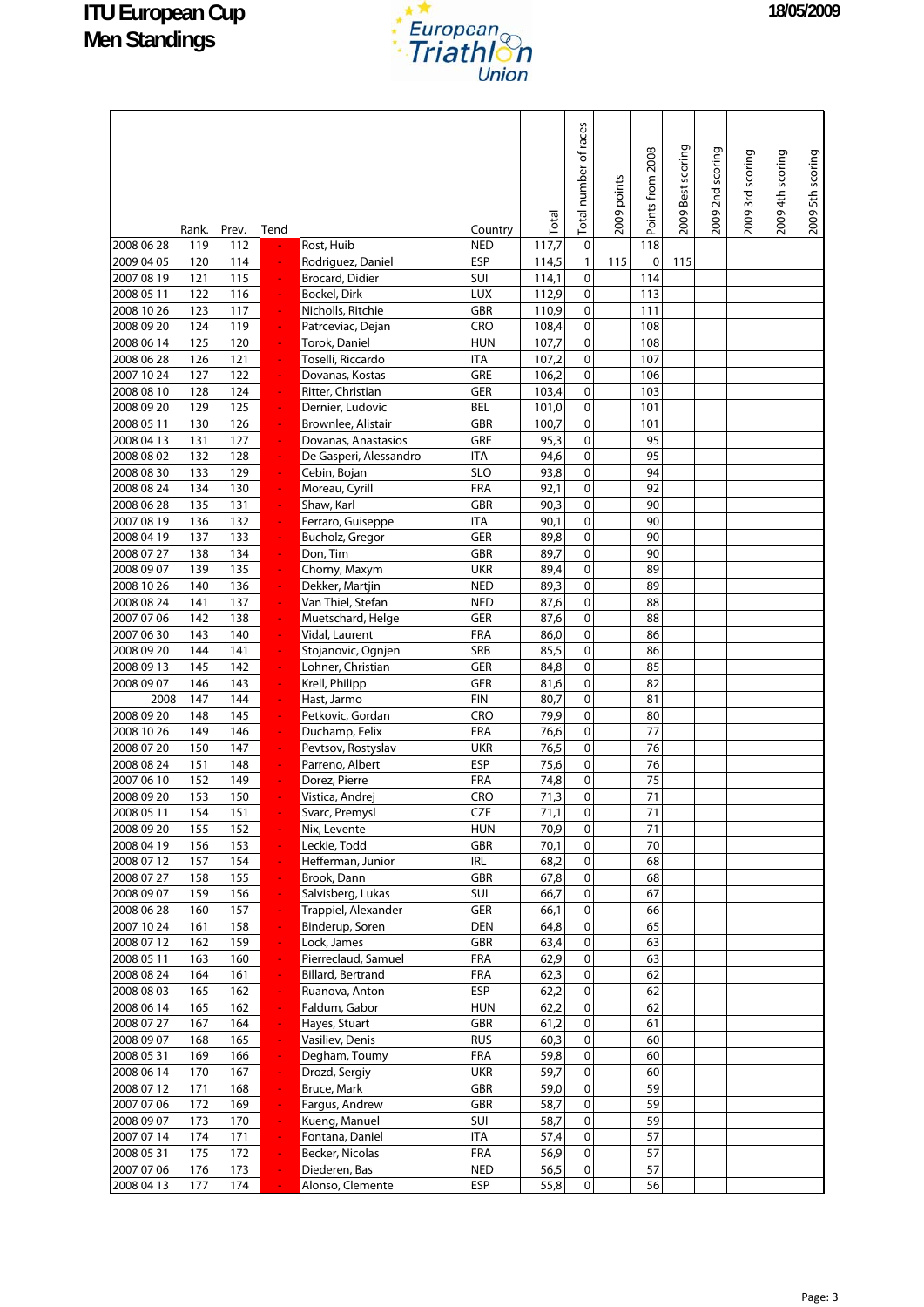

|                          | Rank.      | Prev.      | Tend             |                                 | Country           | Total        | Total number of races  | 2009 points | Points from 2008 | 2009 Best scoring | 2009 2nd scoring | 2009 3rd scoring | 2009 4th scoring | 2009 5th scoring |
|--------------------------|------------|------------|------------------|---------------------------------|-------------------|--------------|------------------------|-------------|------------------|-------------------|------------------|------------------|------------------|------------------|
| 2007 05 20               | 178        | 175        |                  | Guidelli, Fabio                 | <b>ITA</b>        | 53,5         | $\pmb{0}$              |             | 53               |                   |                  |                  |                  |                  |
| 2008 08 03               | 179        | 176        |                  | Ivanov, Maksim                  | <b>RUS</b>        | 53,2         | $\pmb{0}$              |             | 53               |                   |                  |                  |                  |                  |
| 2008 09 20               | 180        | 177        | ÷                | Graham, David                   | <b>IRL</b>        | 52,8         | $\pmb{0}$              |             | 53               |                   |                  |                  |                  |                  |
| 2008 06 28               | 181        | 178        |                  | Annaheim, Matthias              | SUI               | 52,3         | $\pmb{0}$              |             | 52               |                   |                  |                  |                  |                  |
| 2008 08 03               | 182        | 179        |                  | Zilberman, Uri                  | <b>ISR</b>        | 51,8         | $\pmb{0}$              |             | 52               |                   |                  |                  |                  |                  |
| 2008 06 14               | 183        | 180        | $\blacksquare$   | Kryat, Maksim                   | <b>UKR</b>        | 51,0         | $\pmb{0}$              |             | 51               |                   |                  |                  |                  |                  |
| 2008 05 18               | 184        | 181        | ÷.               | Lange, Patrick                  | GER               | 50,2         | $\pmb{0}$              |             | 50               |                   |                  |                  |                  |                  |
| 2008 10 26               | 185        | 182        |                  | Syutkin, Oleksiy                | <b>UKR</b>        | 49,8         | $\pmb{0}$              |             | 50               |                   |                  |                  |                  |                  |
| 2008 08 03               | 186        | 183        |                  | Berger, Or                      | <b>ISR</b>        | 49,8         | $\pmb{0}$              |             | 50               |                   |                  |                  |                  |                  |
| 2008 07 13               | 187        | 184        |                  | Kuster, Sylwester               | POL               | 49,8         | $\pmb{0}$              |             | 50               |                   |                  |                  |                  |                  |
| 2008 08 03               | 188        | 185        | ÷                | Vicente, Oscar                  | <b>ESP</b>        | 49,3         | $\mathbf 0$            |             | 49               |                   |                  |                  |                  |                  |
| 2008 07 27               | 189        | 186        |                  | Makedon, Vasyl                  | UKR               | 48,3         | 0                      |             | 48               |                   |                  |                  |                  |                  |
| 2008 10 26               | 190        | 187        |                  | Bouchard, benoit                | FRA               | 47,4         | $\pmb{0}$              |             | 47               |                   |                  |                  |                  |                  |
| 2008 09 07               | 191        | 188        |                  | Kubinek, Frantisek              | <b>CZE</b>        | 46,9         | $\pmb{0}$              |             | 47               |                   |                  |                  |                  |                  |
| 2008 06 14               | 192        | 189        |                  | Fecskovics, Attila              | <b>HUN</b>        | 46,7         | $\pmb{0}$              |             | 47               |                   |                  |                  |                  |                  |
| 2008 08 10               | 193        | 190        |                  | Wuethrich, Alain                | SUI               | 46,5         | $\pmb{0}$              |             | 47               |                   |                  |                  |                  |                  |
| 2007 07 21               | 194        | 191        |                  | Dessenoix, Boris                | FRA<br>SUI        | 46,2         | $\pmb{0}$<br>$\pmb{0}$ |             | 46               |                   |                  |                  |                  |                  |
| 2007 08 05               | 195        | 192        |                  | Gacond, Sebastien               | GRE               | 45,5         | $\mathbf 0$            |             | 46<br>45         |                   |                  |                  |                  |                  |
| 2008 05 04<br>2008 06 28 | 196<br>197 | 193<br>194 | ÷                | Mauhos, Jannis                  | GER               | 44,9<br>44,8 | $\pmb{0}$              |             | 45               |                   |                  |                  |                  |                  |
| 2008 09 07               | 198        | 195        |                  | Jung, Simon<br>Latin, Aleksandr | <b>EST</b>        | 44,7         | $\pmb{0}$              |             | 45               |                   |                  |                  |                  |                  |
| 2008 07 20               | 199        | 196        | ÷                | Johannessen, Øyvind             | <b>NOR</b>        | 44,4         | $\pmb{0}$              |             | 44               |                   |                  |                  |                  |                  |
| 2008 08 24               | 200        | 197        |                  | <b>Strand, Erik</b>             | SWE               | 43,6         | $\pmb{0}$              |             | 44               |                   |                  |                  |                  |                  |
| 2007 05 20               | 201        | 198        |                  | Primault, Cedric                | FRA               | 43,0         | $\pmb{0}$              |             | 43               |                   |                  |                  |                  |                  |
| 2008 07 12               | 202        | 199        |                  | Stubager, Rasmus                | <b>DEN</b>        | 42,1         | $\pmb{0}$              |             | 42               |                   |                  |                  |                  |                  |
| 2008 07 27               | 203        | 200        |                  | Przymusinsky, Filip             | POL               | 41,4         | $\pmb{0}$              |             | 41               |                   |                  |                  |                  |                  |
| 2008 09 07               | 204        | 201        |                  | Brownlee, Jonathan              | GBR               | 41,3         | $\pmb{0}$              |             | 41               |                   |                  |                  |                  |                  |
| 2008 08 30               | 204        | 201        |                  | Canuto, Manuel                  | <b>ITA</b>        | 41,3         | $\pmb{0}$              |             | 41               |                   |                  |                  |                  |                  |
| 2008 09 08               | 206        | 203        |                  | Savic, Vladimir                 | SRB               | 41,1         | $\pmb{0}$              |             | 41               |                   |                  |                  |                  |                  |
| 2008 08 30               | 206        | 203        | ÷,               | Ungur, Sorin                    | <b>ROU</b>        | 41,1         | $\pmb{0}$              |             | 41               |                   |                  |                  |                  |                  |
| 2008 07 20               | 206        | 203        |                  | Larsen, Kristofer               | <b>NOR</b>        | 41,1         | 0                      |             | 41               |                   |                  |                  |                  |                  |
| 2008 09 07               | 209        | 206        |                  | Zachaeus, Stefan                | GER               | 40,6         | $\pmb{0}$              |             | 41               |                   |                  |                  |                  |                  |
| 2008 09 14               | 210        | 207        |                  | Lopez, Isaac                    | <b>ESP</b>        | 40,2         | $\pmb{0}$              |             | 40               |                   |                  |                  |                  |                  |
| 2007 07 21               | 211        | 208        |                  | Polyansky, Evgeny               | <b>RUS</b>        | 39,7         | 0                      |             | 40               |                   |                  |                  |                  |                  |
| 2008 08 24               | 212        | 209        |                  | Cotling, Jonas                  | SWE               | 39,6         | $\mathbf 0$            |             | 40               |                   |                  |                  |                  |                  |
| 2007 06 16               | 213        | 210        |                  | Raphael, Jan                    | GER               | 39,5         | $\mathsf{O}\xspace$    |             | 40               |                   |                  |                  |                  |                  |
| 2007 09 09               | 214        | 211        |                  | Howton, Oliver                  | GBR               | 39,3         | 0                      |             | 39               |                   |                  |                  |                  |                  |
| 2008 09 07               | 215        | 212        | ÷                | Estrangeiro, Jose               | POR               | 38,5         | 0                      |             | 39               |                   |                  |                  |                  |                  |
| 2008                     | 216        | 213        | $\blacksquare$   | Kovacic, Jaroslav               | <b>SLO</b>        | 38,0         | $\pmb{0}$              |             | 38               |                   |                  |                  |                  |                  |
| 2008                     | 217        | 214        | $\omega_{\rm c}$ | Kristl, Filip                   | <b>SVK</b>        | 38,0         | 0                      |             | 38               |                   |                  |                  |                  |                  |
| 2008 10 26<br>2008 07 20 | 218        | 215        | ÷                | Fedotov, Anatoly                | <b>RUS</b>        | 37,6         | 0                      |             | 38               |                   |                  |                  |                  |                  |
| 2008 08 10               | 219        | 216<br>217 | $\blacksquare$   | Skogland, Erlend                | <b>NOR</b><br>SUI | 36,7         | 0<br>0                 |             | 37<br>37         |                   |                  |                  |                  |                  |
| 2008 07 27               | 220<br>221 | 218        | ÷<br>÷           | Rudolf, Aron<br>Aloshyn, Viktor | <b>UKR</b>        | 36,5<br>35,4 | $\pmb{0}$              |             | 35               |                   |                  |                  |                  |                  |
| 2008 09 13               | 222        | 219        | ÷                | Keki, Tamas                     | <b>HUN</b>        | 34,0         | $\pmb{0}$              |             | 34               |                   |                  |                  |                  |                  |
| 2008                     | 223        | 220        | ÷                | Vastaranta, Mikko               | <b>FIN</b>        | 34,0         | 0                      |             | 34               |                   |                  |                  |                  |                  |
| 2008 06 14               | 224        | 221        | ÷.               | Csortos, Imre                   | <b>HUN</b>        | 33,4         | 0                      |             | 33               |                   |                  |                  |                  |                  |
| 2008 08 30               | 225        | 222        | ÷                | Racz, Botond                    | ROU               | 33,3         | $\pmb{0}$              |             | 33               |                   |                  |                  |                  |                  |
| 2008 08 10               | 225        | 222        | ÷                | Blagg, Richard                  | GIB               | 33,3         | 0                      |             | 33               |                   |                  |                  |                  |                  |
| 2008 08 03               | 225        | 222        | $\blacksquare$   | Popovski, Stojan                | <b>MKD</b>        | 33,3         | 0                      |             | 33               |                   |                  |                  |                  |                  |
| 2008 07 26               | 225        | 222        | ÷                | Albert, Marko                   | EST               | 33,3         | 0                      |             | 33               |                   |                  |                  |                  |                  |
| 2008 07 20               | 225        | 222        | ÷                | Levsa, Ivars                    | LAT               | 33,3         | $\pmb{0}$              |             | 33               |                   |                  |                  |                  |                  |
| 2008 06 28               | 230        | 227        | ÷                | Saurwein, Matthias              | AUT               | 32,8         | $\pmb{0}$              |             | 33               |                   |                  |                  |                  |                  |
| 2008 07 27               | 231        | 228        | $\blacksquare$   | Pejsar, Jaroslav                | <b>CZE</b>        | 32,7         | $\pmb{0}$              |             | 33               |                   |                  |                  |                  |                  |
| 2008 08 10               | 232        | 229        | ÷                | <b>Bolon, Nicolas</b>           | FRA               | 32,7         | 0                      |             | 33               |                   |                  |                  |                  |                  |
| 2008 08 24               | 233        | 230        | ÷                | Danielsson, Karl-Johan          | SWE               | 32,5         | $\mathbf 0$            |             | 33               |                   |                  |                  |                  |                  |
| 2008 10 26               | 234        | 231        | ÷                | Chemerev, Evgeny                | <b>RUS</b>        | 32,1         | 0                      |             | 32               |                   |                  |                  |                  |                  |
| 2007 07 15               | 235        | 232        | ÷,               | Hiebl, Bernhard                 | AUT               | 31,7         | $\pmb{0}$              |             | 32               |                   |                  |                  |                  |                  |
| 2007 08 25               | 236        | 233        |                  | McGrath, Eanna                  | <b>IRL</b>        | 31,6         | $\mathbf 0$            |             | 32               |                   |                  |                  |                  |                  |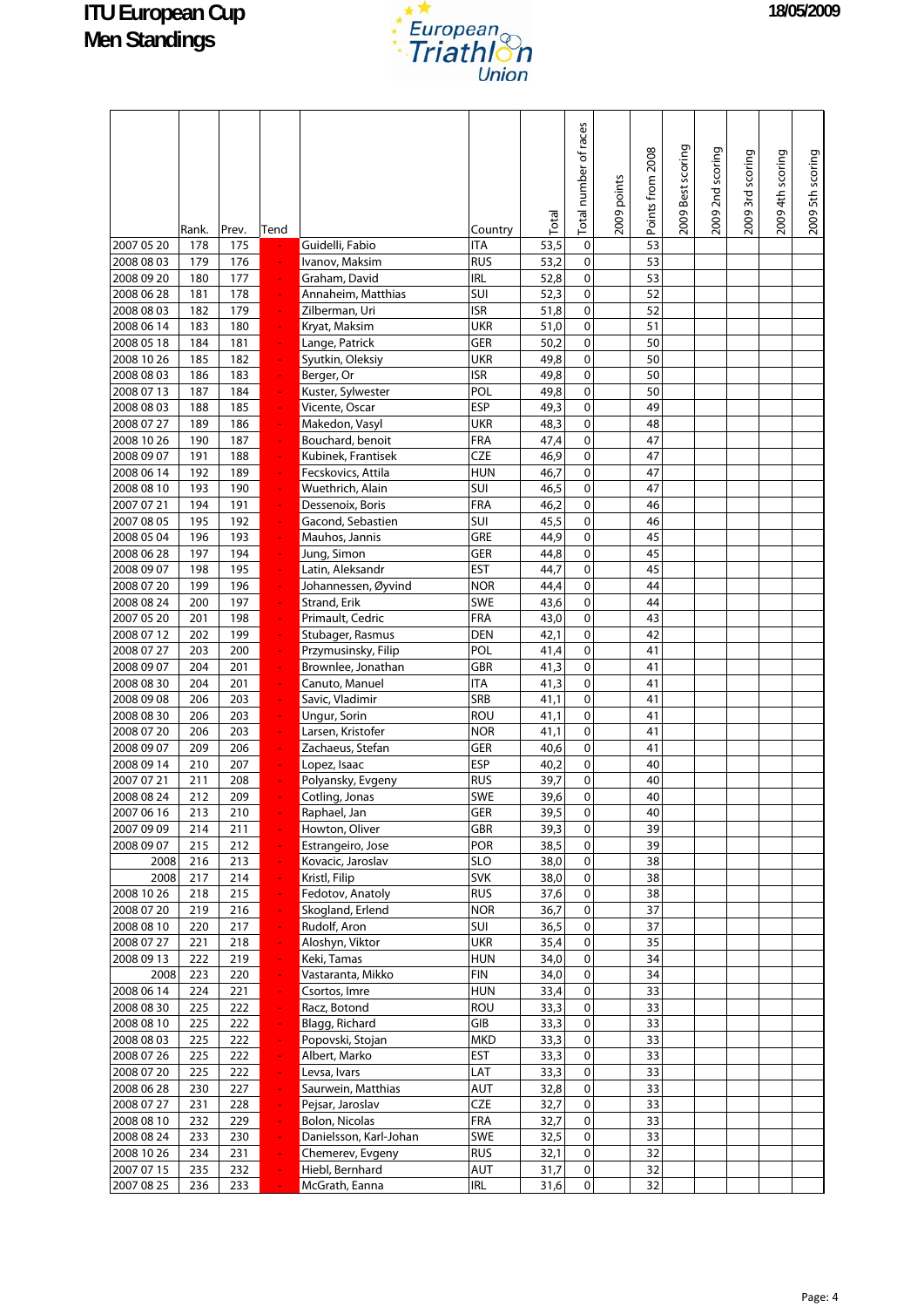

|                          | Rank.      | Prev.      | Tend                |                                                 | Country                  | Total        | Total number of races  | 2009 points | Points from 2008 | 2009 Best scoring | 2009 2nd scoring | 2009 3rd scoring | 2009 4th scoring | 2009 5th scoring |
|--------------------------|------------|------------|---------------------|-------------------------------------------------|--------------------------|--------------|------------------------|-------------|------------------|-------------------|------------------|------------------|------------------|------------------|
| 2007 10 24               | 237        | 234        |                     | Laba, Maxim                                     | <b>RUS</b>               | 31,2         | $\mathbf 0$            |             | 31               |                   |                  |                  |                  |                  |
| 2008 08 24               | 238        | 235        |                     | Willen, Joachim                                 | <b>SWE</b>               | 30,8         | $\mathbf 0$            |             | 31               |                   |                  |                  |                  |                  |
| 2008 08 03               | 238        | 235        |                     | Velichkovski, Dushko                            | <b>MKD</b>               | 30,8         | $\pmb{0}$              |             | 31               |                   |                  |                  |                  |                  |
| 2008 07 26               | 238        | 235        | $\blacksquare$      | Kotsegarov, Kirill                              | <b>EST</b>               | 30,8         | $\pmb{0}$              |             | 31               |                   |                  |                  |                  |                  |
| 2008 07 20               | 238        | 235        | ÷                   | Arsts, Janis                                    | LAT                      | 30,8         | $\mathbf 0$            |             | 31               |                   |                  |                  |                  |                  |
| 2007 05 20<br>2008 06 28 | 242<br>243 | 239<br>240 |                     | Ciavattella, Jonathan<br>Podany, Stefan         | <b>ITA</b><br>AUT        | 30,7<br>30,3 | $\pmb{0}$<br>$\pmb{0}$ |             | 31<br>30         |                   |                  |                  |                  |                  |
| 2007 06 30               | 244        | 241        |                     | Dehmer, Sebastian                               | GER                      | 29,9         | $\pmb{0}$              |             | 30               |                   |                  |                  |                  |                  |
| 2008                     | 245        | 242        |                     | Maier, Alain                                    | SUI                      | 29,8         | $\pmb{0}$              |             | 30               |                   |                  |                  |                  |                  |
| 2008 11 28               | 246        | 243        |                     | Sandak, Idan                                    | <b>ISR</b>               | 29,1         | $\pmb{0}$              |             | 29               |                   |                  |                  |                  |                  |
| 2008                     | 246        | 243        |                     | Hubacek, Martin                                 | <b>SVK</b>               | 29,1         | $\pmb{0}$              |             | 29               |                   |                  |                  |                  |                  |
| 2007 09 23               | 248        | 245        |                     | Orkopoulos, Ioannis                             | GRE                      | 28,9         | $\pmb{0}$              |             | 29               |                   |                  |                  |                  |                  |
| 2008 06 14               | 249        | 246        | ÷,                  | Kis, Gyula                                      | <b>HUN</b>               | 28,5         | $\mathbf 0$            |             | 29               |                   |                  |                  |                  |                  |
| 2008 08 30               | 250        | 247        |                     | Boriceanu, Sorin                                | <b>ROU</b>               | 28,5         | $\pmb{0}$              |             | 29               |                   |                  |                  |                  |                  |
| 2008 08 03               | 250        | 247        |                     | Spirovski, Kiril                                | <b>MKD</b>               | 28,5         | $\pmb{0}$              |             | 29               |                   |                  |                  |                  |                  |
| 2008 07 26               | 250        | 247        |                     | Raudsepp, Raimo                                 | <b>EST</b>               | 28,5         | $\pmb{0}$              |             | 29               |                   |                  |                  |                  |                  |
| 2008 07 20               | 250        | 247        | $\blacksquare$      | Martinenko, yegor                               | <b>UKR</b>               | 28,5         | $\mathbf 0$            |             | 29               |                   |                  |                  |                  |                  |
| 2008                     | 250        | 247        |                     | Petersen-bach, Jens                             | <b>DEN</b>               | 28,5         | $\pmb{0}$              |             | 29<br>29         |                   |                  |                  |                  |                  |
| 2008                     | 250        | 247        | $\blacksquare$      | Hirsi, Arttu                                    | <b>FIN</b>               | 28,5         | $\pmb{0}$<br>$\pmb{0}$ |             |                  |                   |                  |                  |                  |                  |
| 2007 06 16<br>2008 04 13 | 256<br>257 | 253<br>254 | ÷,                  | Al-Sultan, Faris<br>Fernandez-Cortes, Francisco | GER<br><b>ESP</b>        | 28,4<br>27,9 | $\pmb{0}$              |             | 28<br>28         |                   |                  |                  |                  |                  |
| 2008 08 24               | 258        | 255        |                     | Monchy, Wouter                                  | <b>BEL</b>               | 27,8         | $\pmb{0}$              |             | 28               |                   |                  |                  |                  |                  |
| 2008 08 24               | 259        | 256        |                     | Strankmann, Oliver                              | <b>GER</b>               | 26,9         | $\pmb{0}$              |             | 27               |                   |                  |                  |                  |                  |
| 2008 11 28               | 260        | 257        |                     | Fein, Amit                                      | <b>ISR</b>               | 26,9         | $\pmb{0}$              |             | 27               |                   |                  |                  |                  |                  |
| 2008 08 24               | 261        | 258        |                     | Lundin, Johan                                   | SWE                      | 26,4         | $\mathbf 0$            |             | 26               |                   |                  |                  |                  |                  |
| 2008 07 20               | 261        | 258        |                     | Dorosh, Nazariy                                 | <b>UKR</b>               | 26,4         | $\pmb{0}$              |             | 26               |                   |                  |                  |                  |                  |
| 2008 07 20               | 261        | 258        |                     | Ravnan, Eirik                                   | <b>NOR</b>               | 26,4         | $\pmb{0}$              |             | 26               |                   |                  |                  |                  |                  |
| 2008                     | 261        | 258        | ÷,                  | Dam, Erik                                       | <b>DEN</b>               | 26,4         | $\mathbf 0$            |             | 26               |                   |                  |                  |                  |                  |
| 2008                     | 261        | 258        |                     | Seme, Uros                                      | <b>SLO</b>               | 26,4         | $\pmb{0}$              |             | 26               |                   |                  |                  |                  |                  |
| 2007 08 05               | 266        | 263        |                     | Malka, Jhonathan                                | <b>ISR</b>               | 25,9         | $\pmb{0}$              |             | 26               |                   |                  |                  |                  |                  |
| 2008 09 07               | 267        | 264        |                     | Dirken, Lander                                  | <b>BEL</b>               | 25,9         | $\pmb{0}$              |             | 26               |                   |                  |                  |                  |                  |
| 2007 10 24               | 268        | 265        |                     | Krilov, Stanislav                               | <b>RUS</b>               | 25,7         | $\pmb{0}$              |             | 26               |                   |                  |                  |                  |                  |
| 2008                     | 269        | 266        |                     | Orlicky, Andrej                                 | <b>SVK</b>               | 24,9         | $\pmb{0}$              |             | 25               |                   |                  |                  |                  |                  |
| 2008 07 20               | 270<br>270 | 267<br>267 |                     | Korol, Roman                                    | <b>UKR</b><br><b>NOR</b> | 24,4<br>24,4 | $\pmb{0}$<br>0         |             | 24<br>24         |                   |                  |                  |                  |                  |
| 2008 07 20<br>2008 07 05 | 270        | 267        |                     | Baadshaug, Knut<br>Colpaert, Bart               | <b>BEL</b>               | 24,4         | $\pmb{0}$              |             | 24               |                   |                  |                  |                  |                  |
| 2008                     | 270        | 267        |                     | Small, Jonathan                                 | DEN                      | 24,4         | $\mathsf{o}$           |             | 24               |                   |                  |                  |                  |                  |
| 2008 08 10               | 274        | 271        | $\blacksquare$      | Gomar, Jesus                                    | <b>ESP</b>               | 23,9         | $\pmb{0}$              |             | 24               |                   |                  |                  |                  |                  |
| 2007 05 20               | 275        | 272        | $\blacksquare$      | Reitmayr, Paul                                  | AUT                      | 23,8         | $\pmb{0}$              |             | 24               |                   |                  |                  |                  |                  |
| 2008 09 07               | 276        | 273        | ÷                   | Pospichal, Zbynek                               | <b>CZE</b>               | 22,1         | $\pmb{0}$              |             | 22               |                   |                  |                  |                  |                  |
| 2007 07 06               | 277        | 274        | $\blacksquare$      | Filmore, Grant                                  | GBR                      | 21,6         | 0                      |             | 22               |                   |                  |                  |                  |                  |
| 2007 08 05               | 278        | 275        | $\blacksquare$      | Florek, Marcin                                  | POL                      | 21,4         | $\pmb{0}$              |             | $\overline{21}$  |                   |                  |                  |                  |                  |
| 2007 08 05               | 279        | 276        | ÷,                  | Vinnergaard, Ole                                | DEN                      | 20,8         | $\mathbf 0$            |             | 21               |                   |                  |                  |                  |                  |
| 2008 08 10               | 280        | 277        | ÷                   | Eschler, Olivier                                | SUI                      | 20,5         | $\pmb{0}$              |             | 20               |                   |                  |                  |                  |                  |
| 2007 08 15               | 281        | 278        | $\blacksquare$      | <b>Blokhin, Anton</b>                           | <b>UKR</b>               | 19,2         | 0                      |             | 19               |                   |                  |                  |                  |                  |
| 2007 05 20               | 282        | 279        | $\blacksquare$      | Fanous, Lawrence                                | GBR                      | 18,9         | $\pmb{0}$              |             | 19               |                   |                  |                  |                  |                  |
| 2007 05 20<br>2007 08 25 | 283<br>284 | 280<br>281 | $\blacksquare$<br>÷ | Wiltshire, Harry<br>Kumstat, Michal             | GBR<br><b>CZE</b>        | 18,2<br>18,0 | $\pmb{0}$<br>0         |             | 18<br>18         |                   |                  |                  |                  |                  |
| 2007 09 21               | 285        | 282        | $\blacksquare$      | Nogradi, Tamas                                  | <b>HUN</b>               | 16,9         | 0                      |             | 17               |                   |                  |                  |                  |                  |
| 2007 06 16               | 286        | 283        | ÷                   | Horstmann, Hauke                                | GER                      | 16,7         | 0                      |             | 17               |                   |                  |                  |                  |                  |
| 2007 08 15               | 287        | 284        | ÷                   | Vitolin, Anton                                  | <b>UKR</b>               | 16,4         | $\pmb{0}$              |             | 16               |                   |                  |                  |                  |                  |
| 2007 08 19               | 288        | 285        | ÷                   | Page, Pierrick                                  | <b>FRA</b>               | 16,4         | 0                      |             | 16               |                   |                  |                  |                  |                  |
| 2007 05 20               | 289        | 286        | ÷                   | Roveda, Giorgio                                 | <b>ITA</b>               | 15,9         | $\pmb{0}$              |             | 16               |                   |                  |                  |                  |                  |
| 2007 09 21               | 290        | 287        | ÷                   | Llanos, Eneko                                   | <b>ESP</b>               | 14,0         | $\pmb{0}$              |             | 14               |                   |                  |                  |                  |                  |
| 2007 08 05               | 291        | 288        | ÷                   | Schepers, Chris                                 | <b>BEL</b>               | 13,8         | $\pmb{0}$              |             | 14               |                   |                  |                  |                  |                  |
| 2007                     | 292        | 289        | ÷                   | Lukina, Matija                                  | CRO                      | 12,7         | 0                      |             | 13               |                   |                  |                  |                  |                  |
| 2007 08 05               | 293        | 290        | ÷                   | Strijk, Erik-Simon                              | <b>NED</b>               | 12,6         | 0                      |             | 13               |                   |                  |                  |                  |                  |
| 2007 10 24               | 294        | 291        | ÷                   | Chuchko, Anton                                  | <b>RUS</b>               | 12,2         | $\mathbf 0$            |             | 12               |                   |                  |                  |                  |                  |
| 2007 08 05               | 295        | 292        | $\omega$            | Olejniczak, Sergiusz                            | POL                      | 12,2         | $\mathbf 0$            |             | 12               |                   |                  |                  |                  |                  |